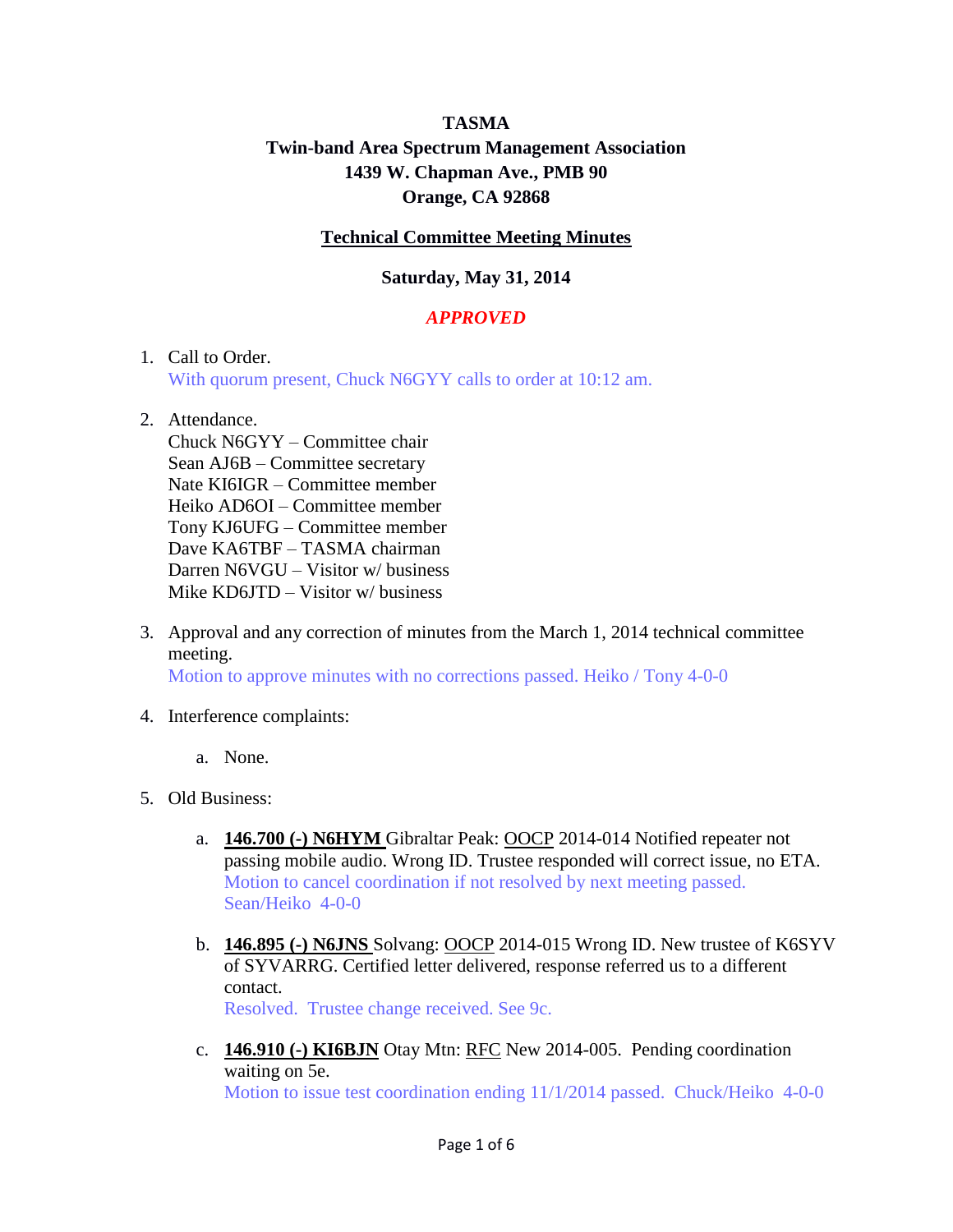- d. **147.525 (S) N6MQS** Burbank: Case 2014-017. Website claims coordination on a simplex frequency. Coordination claim removed has been from website and frequency moved in accordance with band plan. Resolved. N6MQS moved frequencies to comply with band plan.
- e. **146.910(-) KN6KM** Mt Otay: OOCP 2014-013 Observed off air by KI6BJN. Certified letter delivered, no response. Motion to cancel coordination passed. Chuck/Nate 4-0-0
- f. **146.925(-) N6RSH** Mt Otay: OOCP 2014-011 Observed off air by KI6BJN. Certified letter delivered, no response. Motion to cancel coordination passed. Chuck/Nate 4-0-0
- 6. Test Coordinations Not On The Air Yet: (in construction)
	- a. **146.160(+) KJ6GCB** Palm Springs: (build out by 5/2014) RFC Update 2013- 065d. New location. Motion to extend test coordination to 7/12/2014 passed. Chuck/Nate 4-0-0
	- b. **146.895(-) W6KRW** San Clemente: (build out by 5/2014) RFC New 2013-067. New transmitter in simulcast. Motion to extend test coordination to 7/12/2014 passed. Chuck/Heiko 4-0-0
	- c. **147.030 (+) N6XPG** Green Valley Lake (test ending 5/2014) RFC 2012-004. New repeater. Motion to cancel test coordination due to inactivity passed. Chuck/Heiko 4-0-0
- 7. Test Coordinations On The Air:
	- a. **147.000 (+) K6CLX** Calexico: (test ending 5/2014) RFC 2013-019. New repeater. Motion to approve final coordination passed. Chuck / Tony 4-0-0
	- b. **147.150 (+) K6DK** Burnt Peak (test ending 5/2014) RFC 2011-102. New repeater. Motion to approve final coordination passed. Chuck / Tony 4-0-0
	- c. **147.765 (-) KW6PMC** Pine Mountain Club (test ending 5/2014): RFC 2013-046 New (and transferred) repeater. Motion to approve final coordination passed. Chuck / Tony 4-0-0
	- d. **146.760 (-) K6DK** Flash II, Barstow (test ending by 5/2014) RFC 2012-013. New repeater. Motion to approve final coordination passed. Chuck / Tony 4-0-0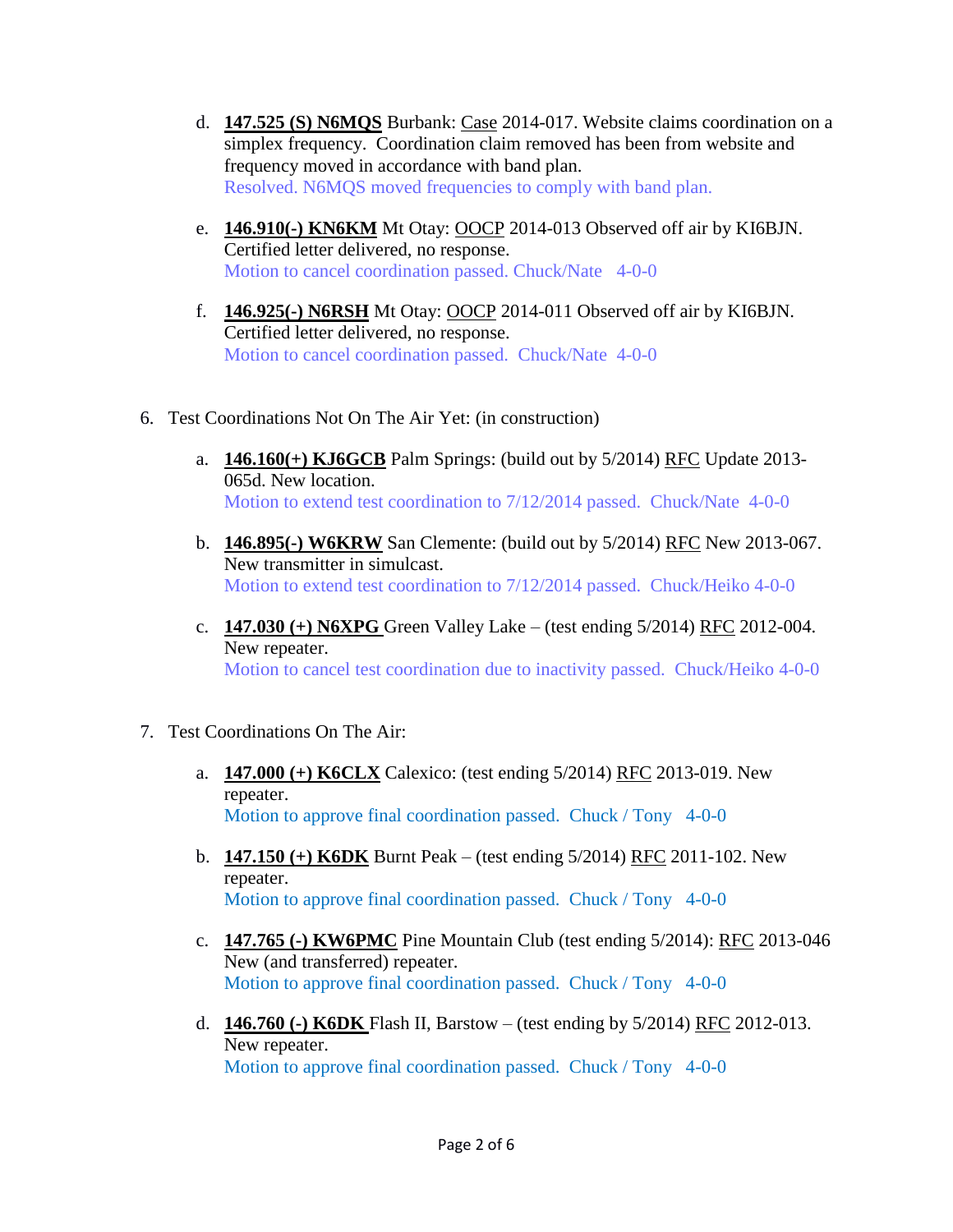- e. **147.150 (+) K6DK** Shamrock Peak (test ending by 5/2014) RFC 2011-102. New repeater. Motion to approve final coordination passed. Chuck / Tony 4-0-0
- f. **145.280(-) K6THQ** West Covina: (test ending by 5/2014) RFC 2013-043. New repeater. Motion to approve final coordination passed. Chuck / Tony 4-0-0
- g. **146.115(+) W6DRT** Topanga: (test ending by 5/2014) RFC New 2013-070. New repeater. Motion to approve final coordination passed. Chuck / Tony 4-0-0
- h. **147.645(-) KI6BKN** Green Valley: (test ending 5/2014) RFC New 2013-071b. New repeater. Motion to approve final coordination passed. Chuck / Tony 3-1-0
- i. **147.705(-) K6ECS** Quartzite: (test ending by 5/2014) RFC New 2013-068a. New repeater. Motion to approve final coordination passed. Chuck / Tony 4-0-0
- j. **144.895 (+) W6CDW** Elsinore Peak: (test ending 5/2014) RFC 2013-017e. New repeater. Motion to approve final coordination passed. Chuck / Tony 4-0-0
- k. **145.420 (-) K6NBR** Newport Beach: (test ending 5/2014) RFC 2014-001. Update. Location Change. Trustee Change. Parameter Change. Motion to approve final coordination passed. Chuck / Tony 4-0-0
- l. **145.280 (-) KA6UAI** Palomar Mtn: (test ending 7/2014) RFC 2014-003. New repeater. Note: 2014-003c response to test coordination specs No action required.
- m. **147.885(-) WA6TST** Ludlow: (test ending 5/2014) RFC 2013-069a. Parameter update. Motion to approve final coordination passed. Chuck / Tony 4-0-0
- n. **146.970(-) WA6TST** Barstow: (test ending 5/2014) RFC 2013-069a. Parameter update. Motion to approve final coordination passed. Chuck / Tony 4-0-0
- o. **145.280(-) K6QN** Santa Monica: (test ending 7/2014) RFC 2013-074a. Trustee Change. Motion to approve final coordination passed, repeater did not need to be in test as only trustee change. Chuck / Tony 4-0-0
- p. **147.180(+) WA6TST** Barstow, Flash II: (test ending 5/2014) RFC 2013-069a. Parameter update.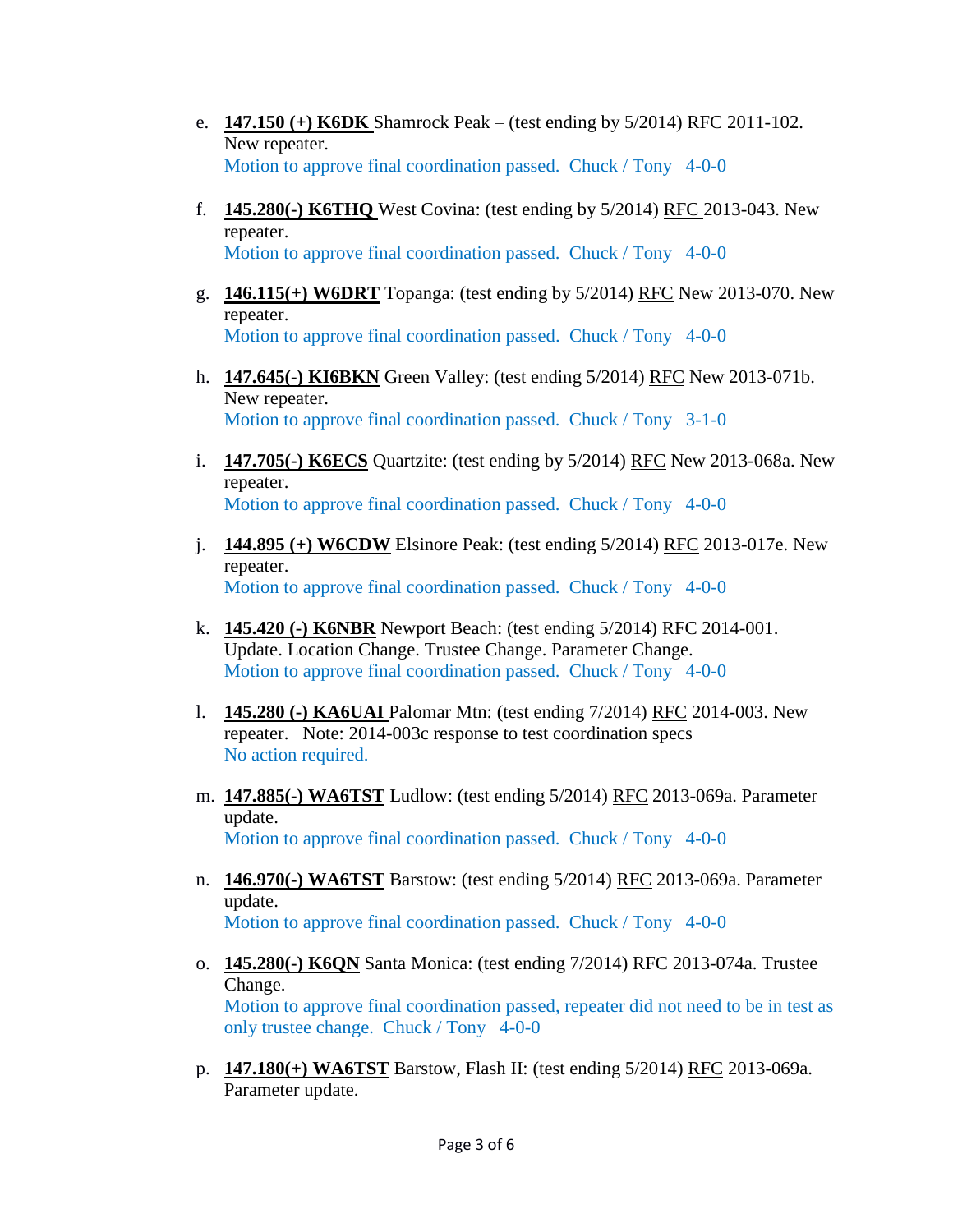Motion to approve final coordination passed. Chuck / Tony 4-0-0

- q. **146.175(+) WA6AV** Hesperia: (test ending 5/2014) RFC 2013-041a. New repeater. Motion to approve final coordination passed. Chuck / Tony 4-0-0
- r. **145.180 (-) KC6JTN** Lucerne Valley: (build out by 5/2014) RFC 2014-006. Trustee change. Location change. Notified On Air 5/1/14 Motion to approve final coordination passed. Chuck / Tony 4-0-0
- 8. Coordination Waiting List:

|  | Date:           | <b>Expire:</b> | Call Sign: | RFC:     | <b>Location:</b>                |
|--|-----------------|----------------|------------|----------|---------------------------------|
|  | a. $04/03/2009$ | 12/2014        | K6AMS      | 2009-040 | <b>Running Springs</b>          |
|  | b. $05/25/2009$ | 12/2014        | KF6HKM     |          | 2014-007(ud) Contractor's Point |
|  | c. $05/25/2009$ | 12/2014        | KF6HKM     |          | 2014-007(ud) Oat Mountain       |
|  | d. $12/01/2012$ | 3/2015         | W6NUT      |          | 2012-009em Contractor's Point   |

*Waiting list applicants remain on the waiting list for one year per waiting list guidelines.*

TC reviewed and no canceled repeater coordinations meet criteria for these RFCs.

- 9. New Business:
	- a. **147.550 (144.995) K6OJI** Ojai: RFC 2014-009a. New D-Star repeater. (PD-T) Motion to issue test coordination until 11/1/2014 passed. Heiko / Tony 4-0-0
	- b. **145.160(-) N6SYC** Ojai: Case 2014-010. Terminate coordination by request of trustee. Repeater repurposed to D-Star. Committee acknowledges and coordination will be removed.
	- c. **147.615(-) W6LY** Laguna Woods: RFC 2014-012a. New repeater. (PD-D) Motion to issue test coordination until 7/12/2014 passed. Sean / Chuck 4-0-0.
	- d. **147.705(-) K6ECS** Running Springs RFC 2014-016. Location change. (PD-B) Motion to issue test coordination until 7/12/2014 passed. Chuck / Tony 4-0-0
	- e. **146.620(-) K7LHC** Black Metal Mountain RFC 2014-019. New repeater. (PD-C) Motion to issue test coordination until 7/12/2014 passed. TASMA tech committee will notify Arizona. Chuck / Nate 4-0-0
	- f. **147.030 (+) N6XPG** Green Valley Lake RFC 2014-020 New Repeater (PD-C) Motion to issue test coordination until 11/1/2014, repeater must be on air by 7/12/2014 passed. Chuck / Heiko 4-0-0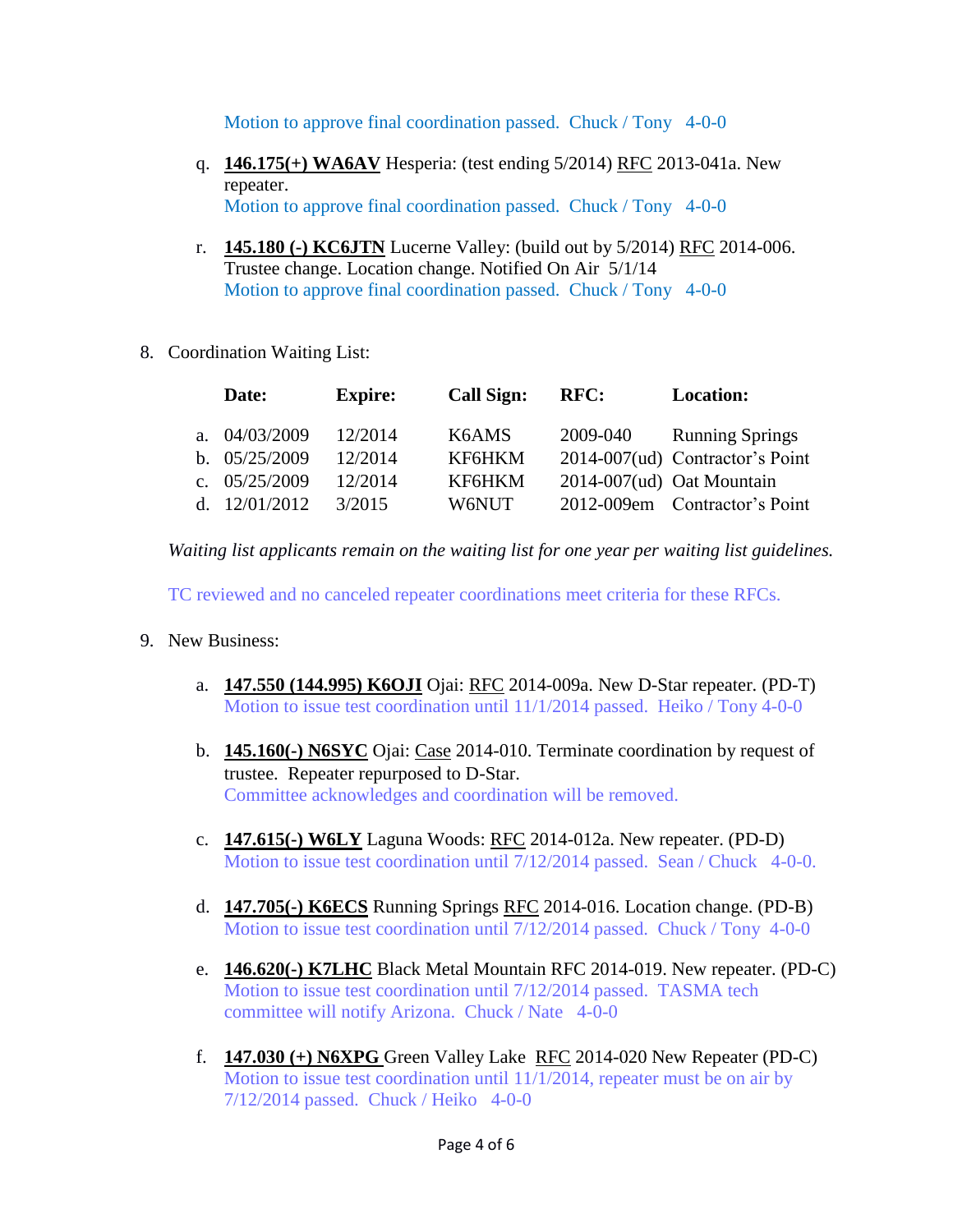- g. **147.450 (-) W6NUT** Contractors Point RFC 2014-008 New Repeater (PD-C) Motion to issue test coordination until 7/12/2014 passed. Tony / Nate 4-0-0
- h. **146.895(-) K6SYV** Chalk Hill: RFC 2014-021 Trustee change. Committee acknowledges and will update the database.

## i. Band Plan Changes

Proposed changes: Move 147.525 from simplex to cross-band repeater. Move 147.510 from simplex to internet linking. Move 147.480 from simplex to internet linking. Move 145.630 from packet to simplex. Move 145.650 from packet to simplex. Move 145.670 from packet to simplex. Move 145.690 from packet to internet linking. Add wording about good practice on internet linking (intermittent use, no high level, use low power, no beaconing, use tone, non-protected.) Motion to approve band changes for board and general membership approval passed. Sean / Nate 4-0-0

## 10. Sub-Committee Business:

- a. Forms and Procedures 2014 subcommittee report. Committee working on new procedures.
- 11. Next Committee Meeting: July 12, 2014. Location to be announced to participants prior to meeting.

## 12. Adjournment.

Motion to adjourn passed. Sean / chuck 4-0-0 at 12:02pm

Definitions:

RFC – Request for Coordination OOCP – Out of Coordinated Parameters (P) – Plot Required (PD)- Plot Done

On motions: Name of person made motion / person seconding (# yea-# nay-# abstain)